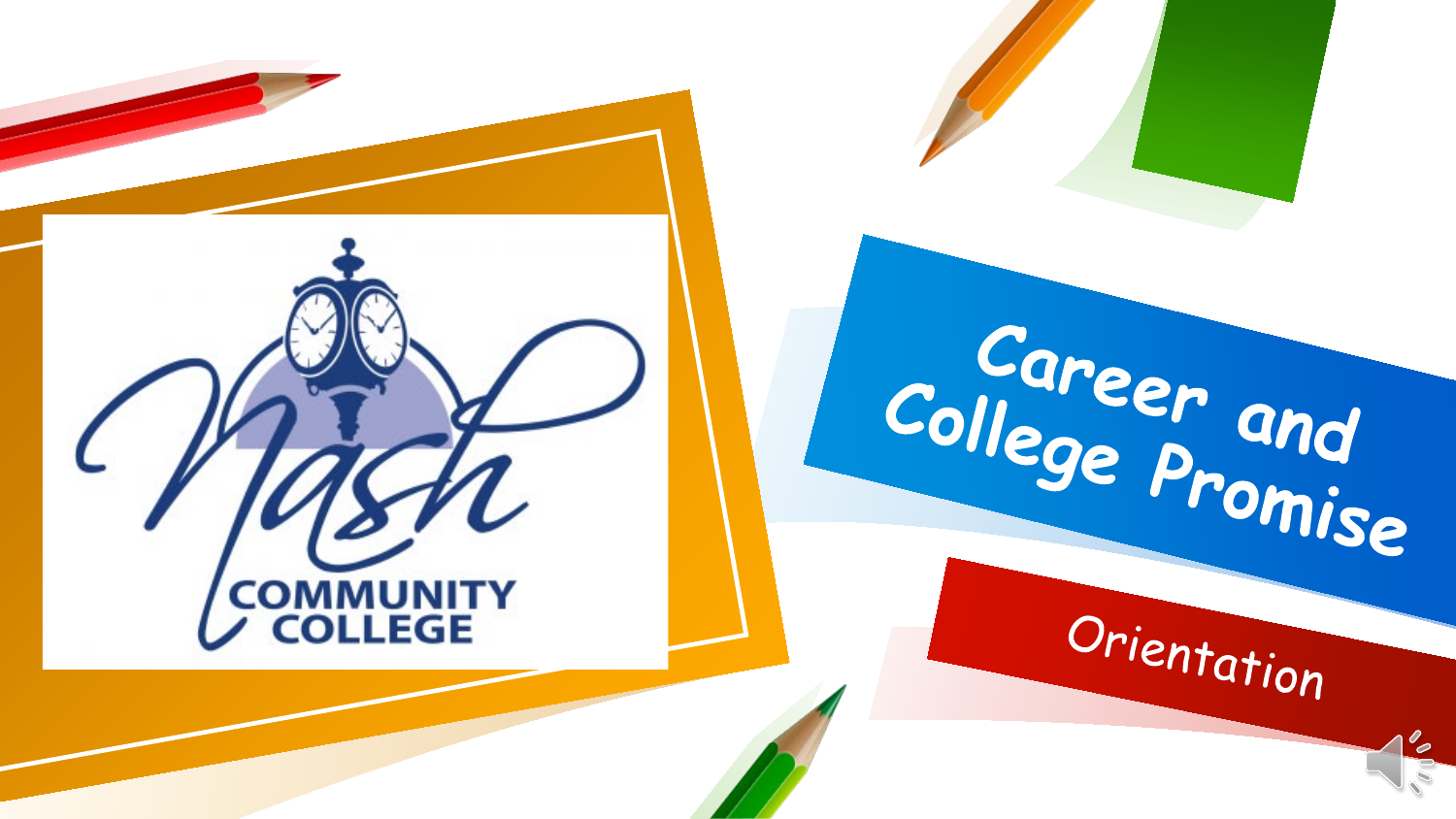

**Pat yourself on the back! You've made a great choice! CCP classes will give you a hoist!**



**Whether career destined or college bound, CCP will allow you to start off the ground.**

**Nervous, or just a little unsure? That's normal, but we want to ensure You are equipped with tips and tricks to be sure That you reach your goals and successfully endure.**

**The rigor of college, the taste of success. Oh, the places you'll go, CCP is the best!**

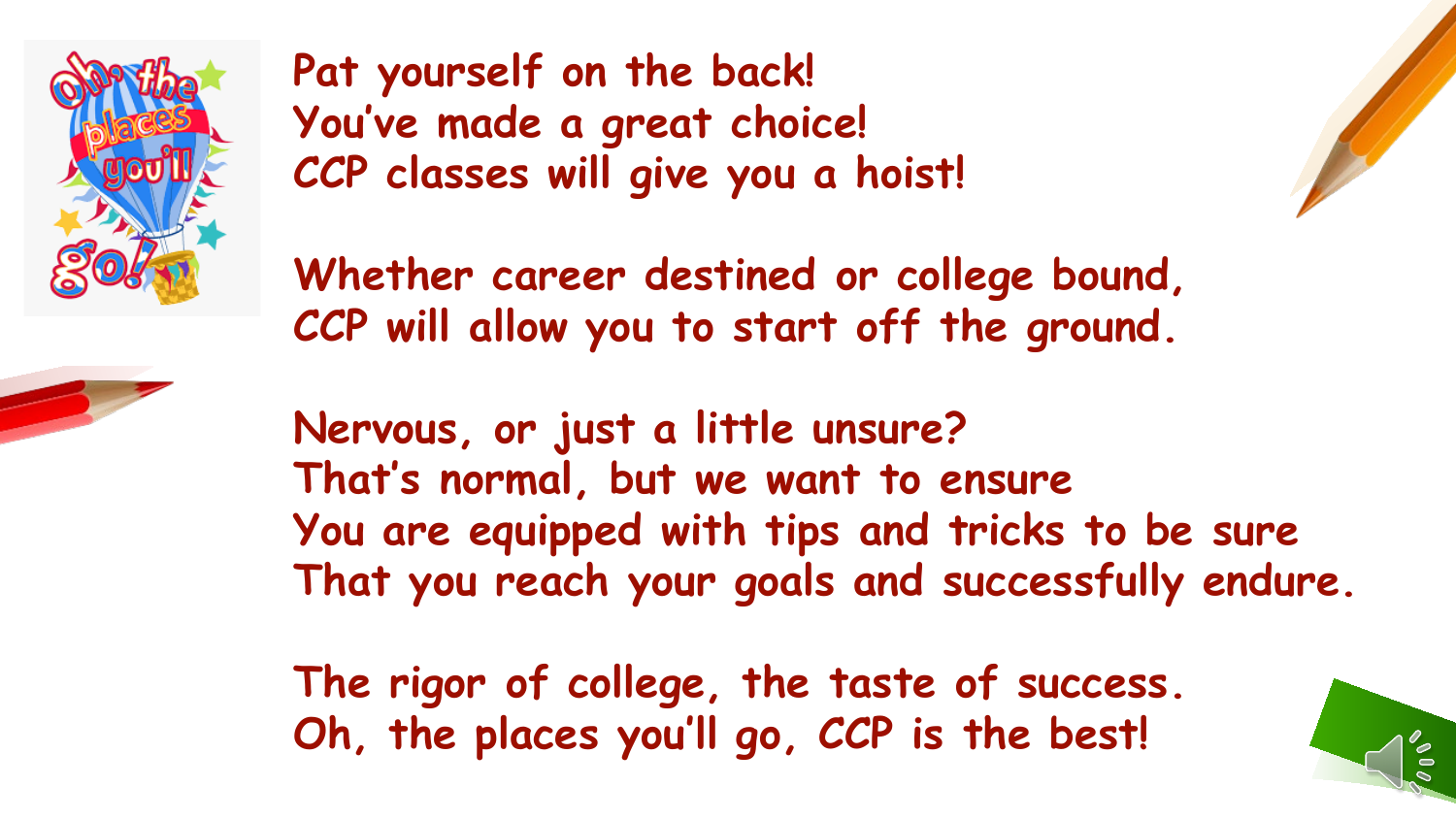



**We are so excited that you have decided to take CCP courses to get a jumpstart on your career and college aspirations! Welcome aboard!**

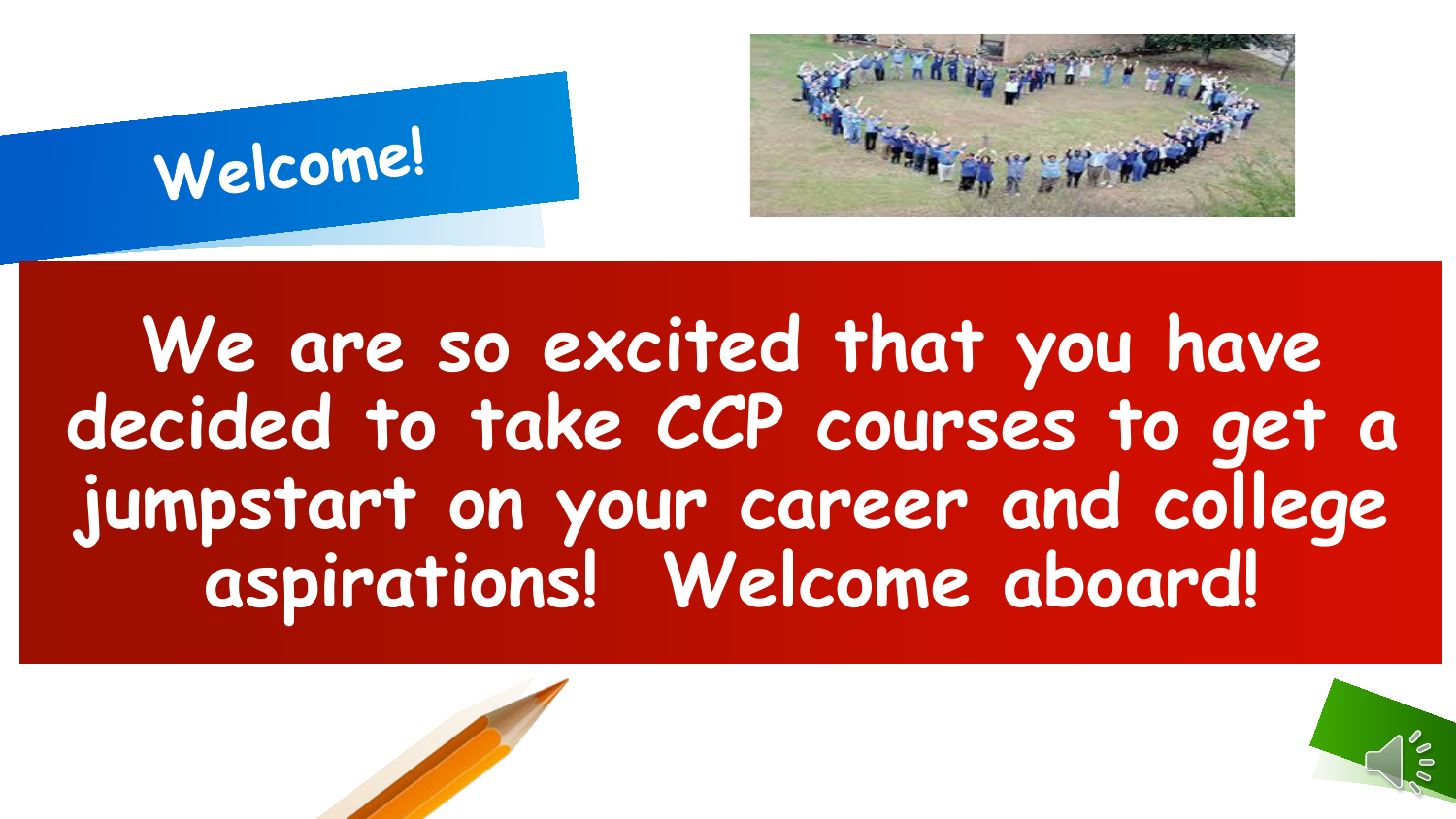### CCP Overview



**CCP is the abbreviation for Career and College Promise. The Nash Community College Career and College Promise Program was founded in 2012. Its mission is to provide high school students a successful jumpstart on workplace and college preparation. The CCP Program allows eligible students to take tuition-free college classes while in high school.** 

 $200^{\circ}$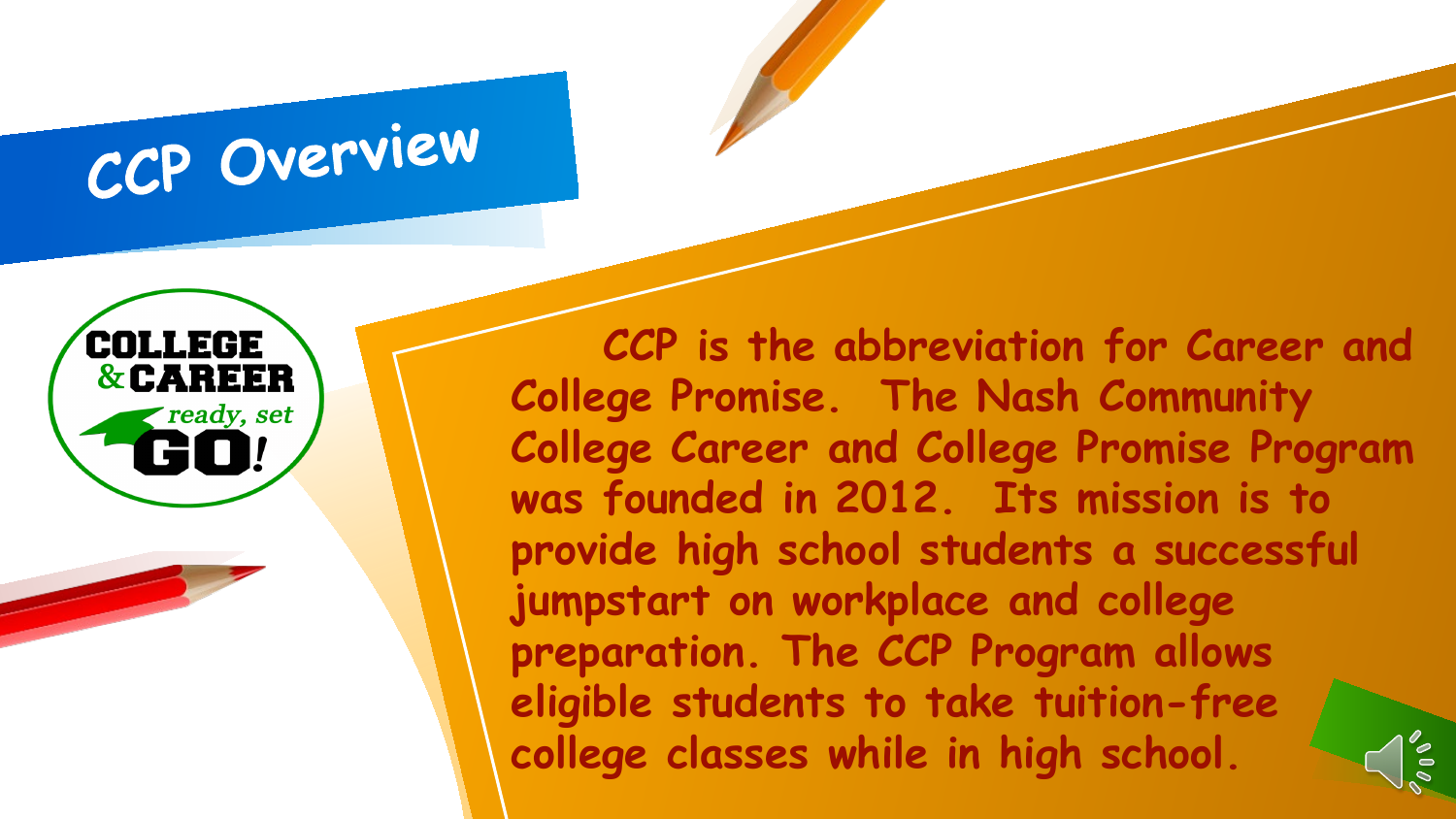

**Once you are enrolled and registered, you will receive an e-mail with your class schedule and required course materials. You will need to purchase your materials. These materials may be purchased at the campus bookstore.** 

**You will begin class on the start date. If you are taking an on campus class, you will physically come to campus for your class. If you are taking an online or virtual class, you will log into your class on the start date and complete an Enrollment Verification Activity (EVA). This is really important because it lets the instructor know you have officially joined the class. Failure to complete the Enrollment Verification Activity will result in the college administratively withdrawing you from the class, so please push this item to the top of your "to do" list when classes start.**

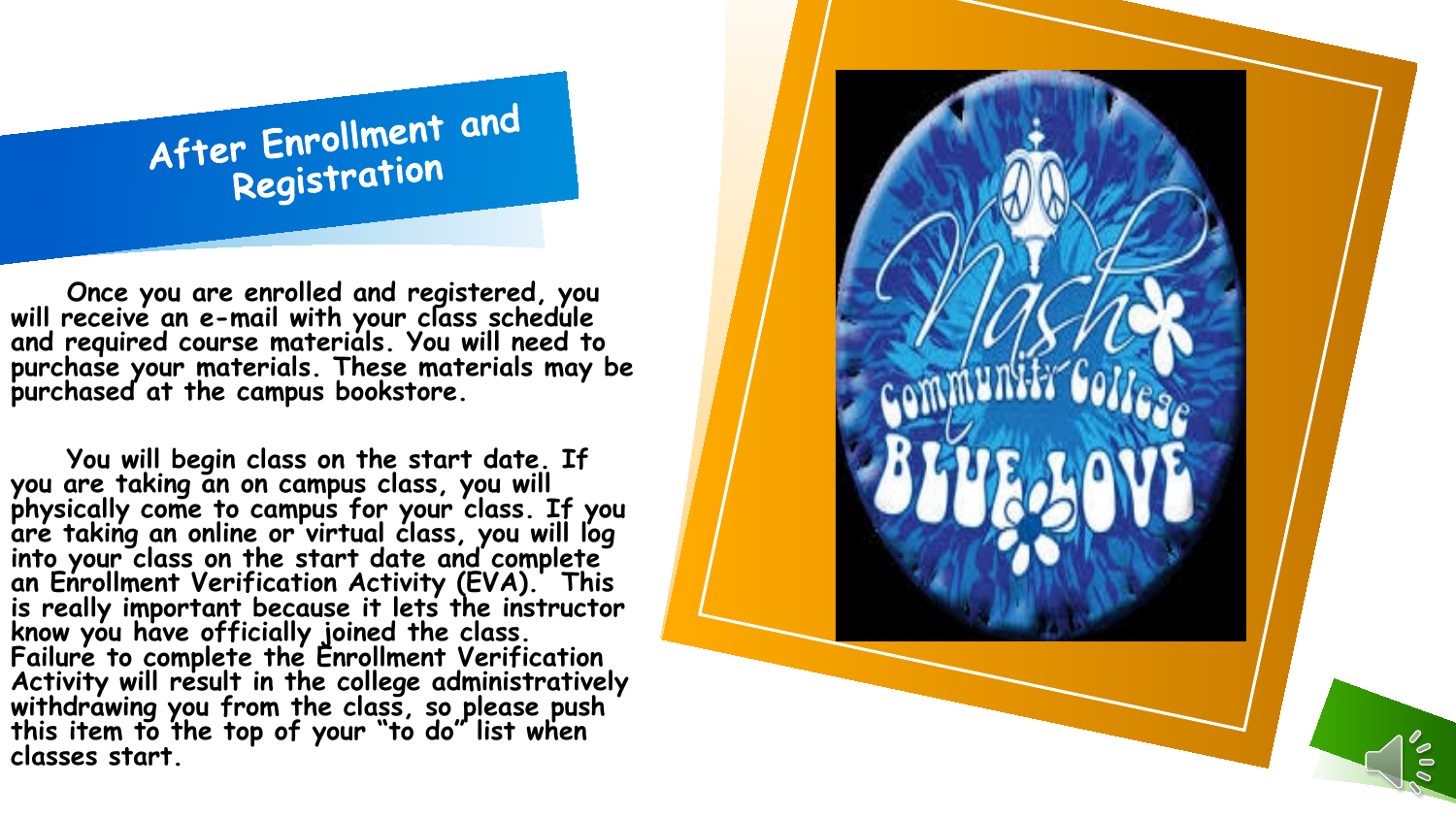## Disability Services

- **Students are responsible for communicating learning needs to the college.**
- **ADA Coordinator: Jason Rierson (252- 451-8260 or jlrierson804@nashcc .edu)**

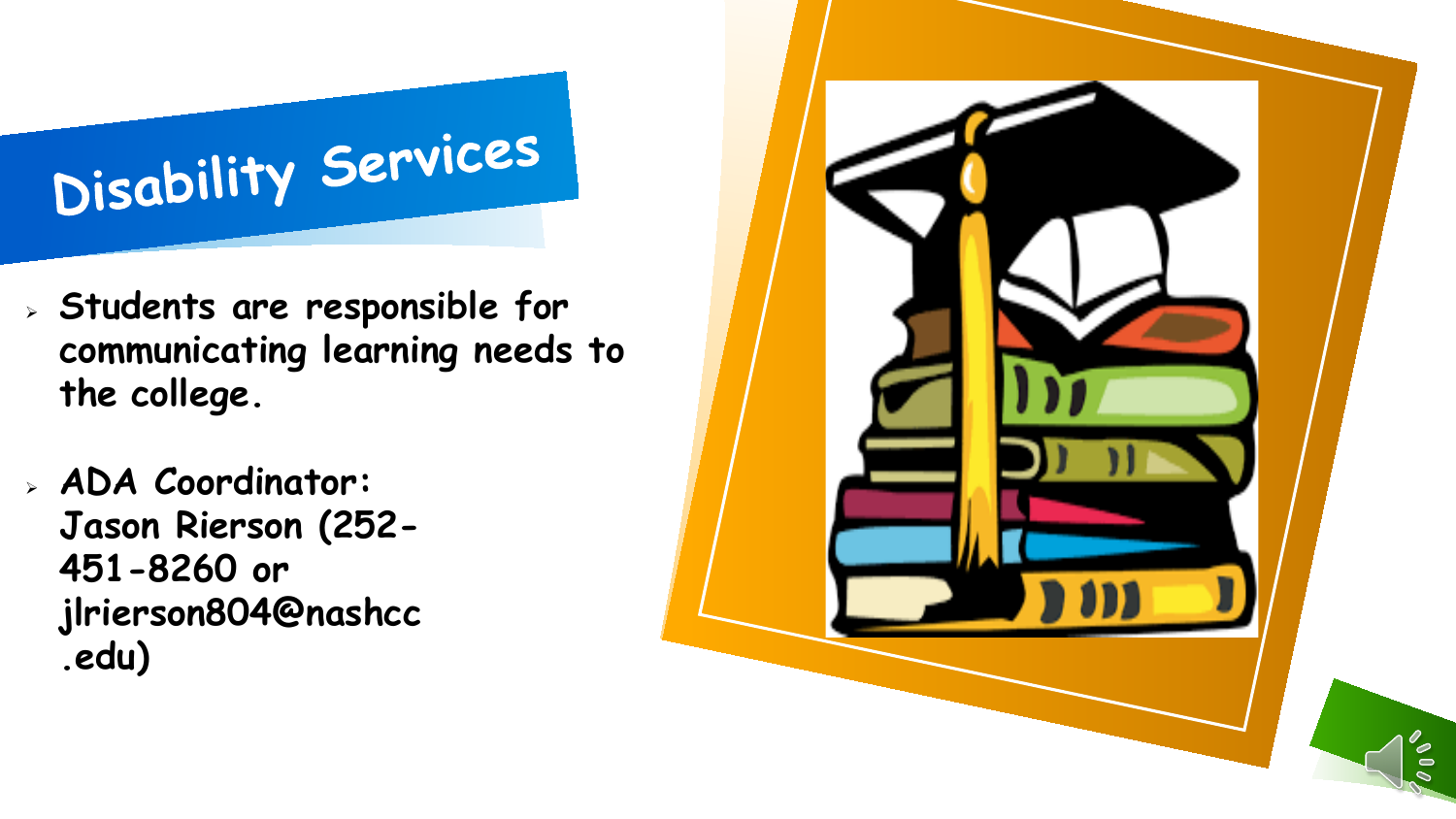## Student<br>Portal

**Once you are registered, you will receive a college ID number. This number is used to Student Portal.**<br>The Student Portal **includes WebAdvisor, Moodle, and your e-mail account.**

**WEBADVISOR is Nash Community College's student portal, located on NCC's homepage. Portal is confidential, accessed through a secure username and password. This online venue offers the following services to students:**

- **Submission of course requests Review of financial aid information**
- 
- **Review of grades**

**MOODLE is the online class management system (campus, online, hybrid, virtual), available the first day of class. This online venue offers the following information to students:**

- **Course Syllabi Grades**
- 
- **Assignments**
- **Course Documents**

**G-MAIL is the official means of communication between NCC and students and should be checked daily. G-Mail offers the following information to students: Financial Aid Information**

- 
- **Instructor Updates**
- **Other Pertinent Information from NCC**



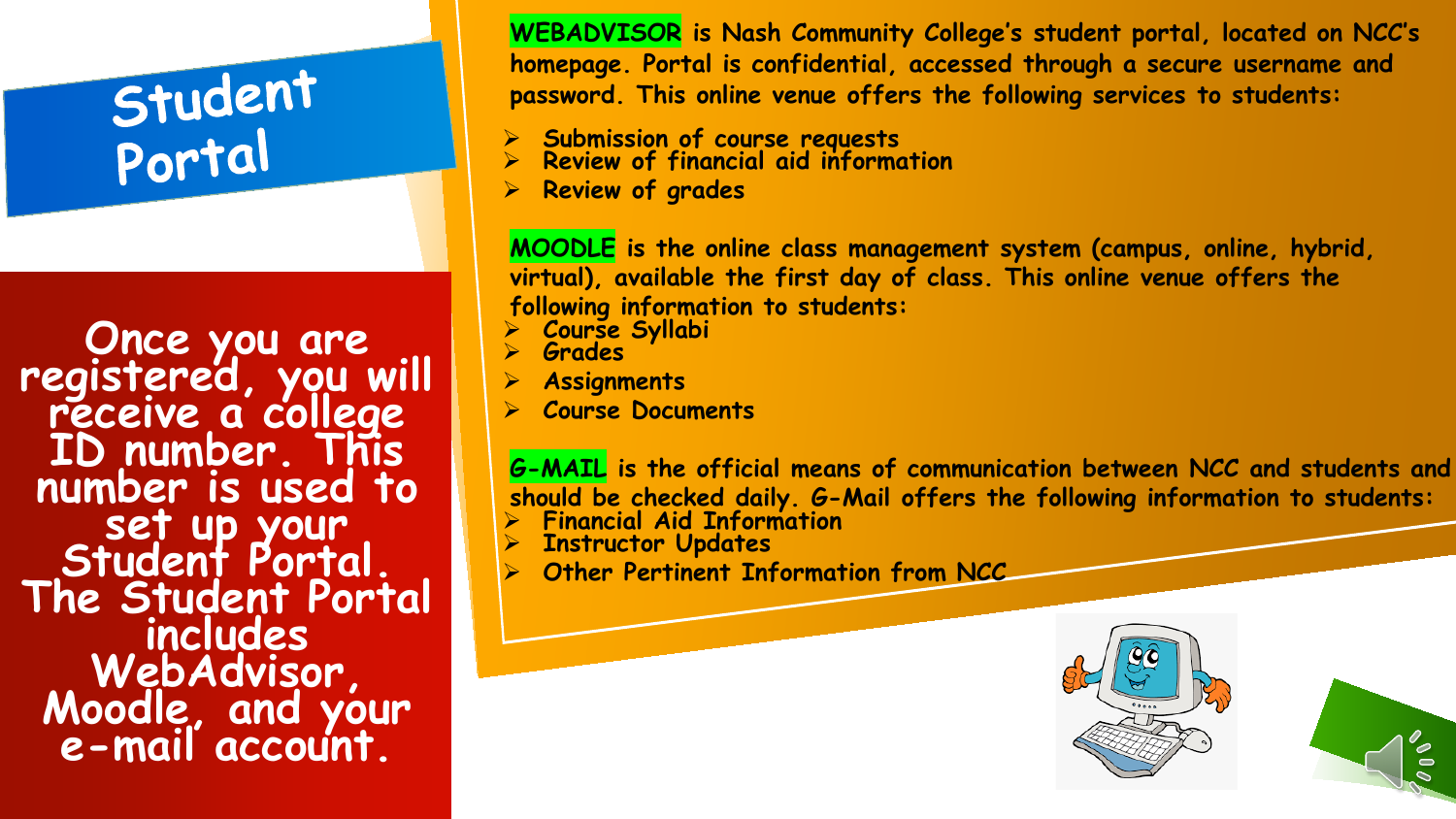**AVISO is a software program utilized by Nash Community College to monitor student progress in real time. Students and community college staff are connected and provided a platform to communicate grades, attendance, and other pertinent information related to student success. Log in to set up your AVISO account, and check at least twice weekly.**

**[https://nashcc.avisoapp.com/aviso](https://nashcc.avisoapp.com/aviso/advisor/home)**

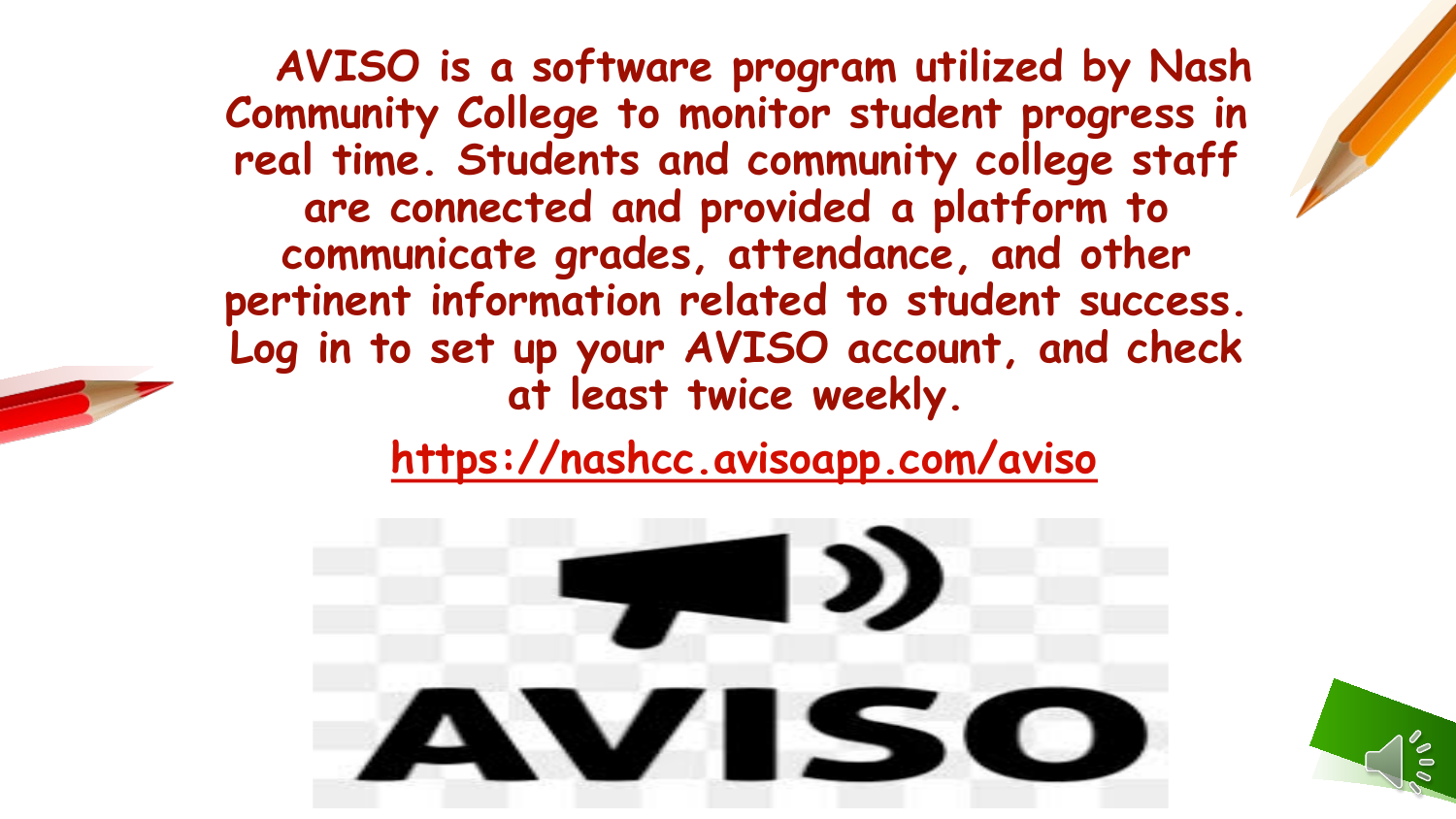#### **You may purchase your materials online or visit the campus bookstore.**

- **1) Go to <https://nashcampusstore.com/>.**
- **2) Click on "Textbook Lookup and Ordering."**
- **3) Click on the term.**

Class Materials

- **4) Click on the department for your class such as MAT for math.**
- **5) Click on the course you are taking. Sometimes it will say "All." This means the materials listed are used for all sections of a class. Sometimes it will have different section numbers you need to click on to see what materials are needed.**

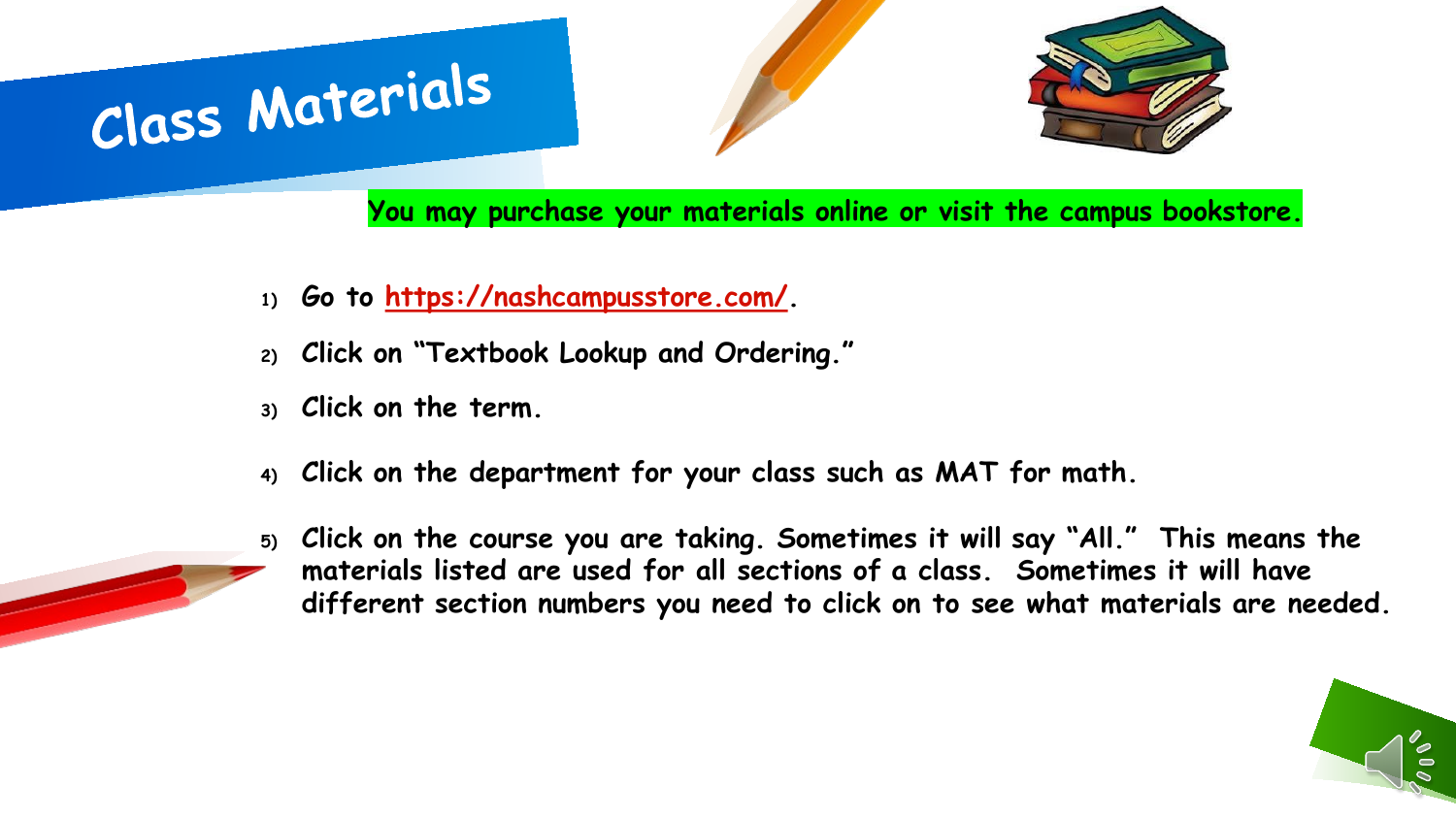



**Nash Community College has worked to lower the prices of the textbooks and digital resources for select courses. The College negotiated student resources at wholesale prices by adding the cost to the bill. Career and College Promise (CCP) students still have tuition and fees waived but have to pay for inclusive access texts for select courses. Students have immediate access to the textbook instead of having to visit the Campus Store, another benefit of this format.**

**If you have a class that requires an inclusive access fee, you will log into WebAdvisor and click on "Student." Under Financial Information, select "Make a Payment," and pay the remaining balance for the course. You may also pay at the Cashier's Window during normal business hours. Failure to pay the remaining balance may result in being removed from the course(s) that utilize inclusive access texts.**

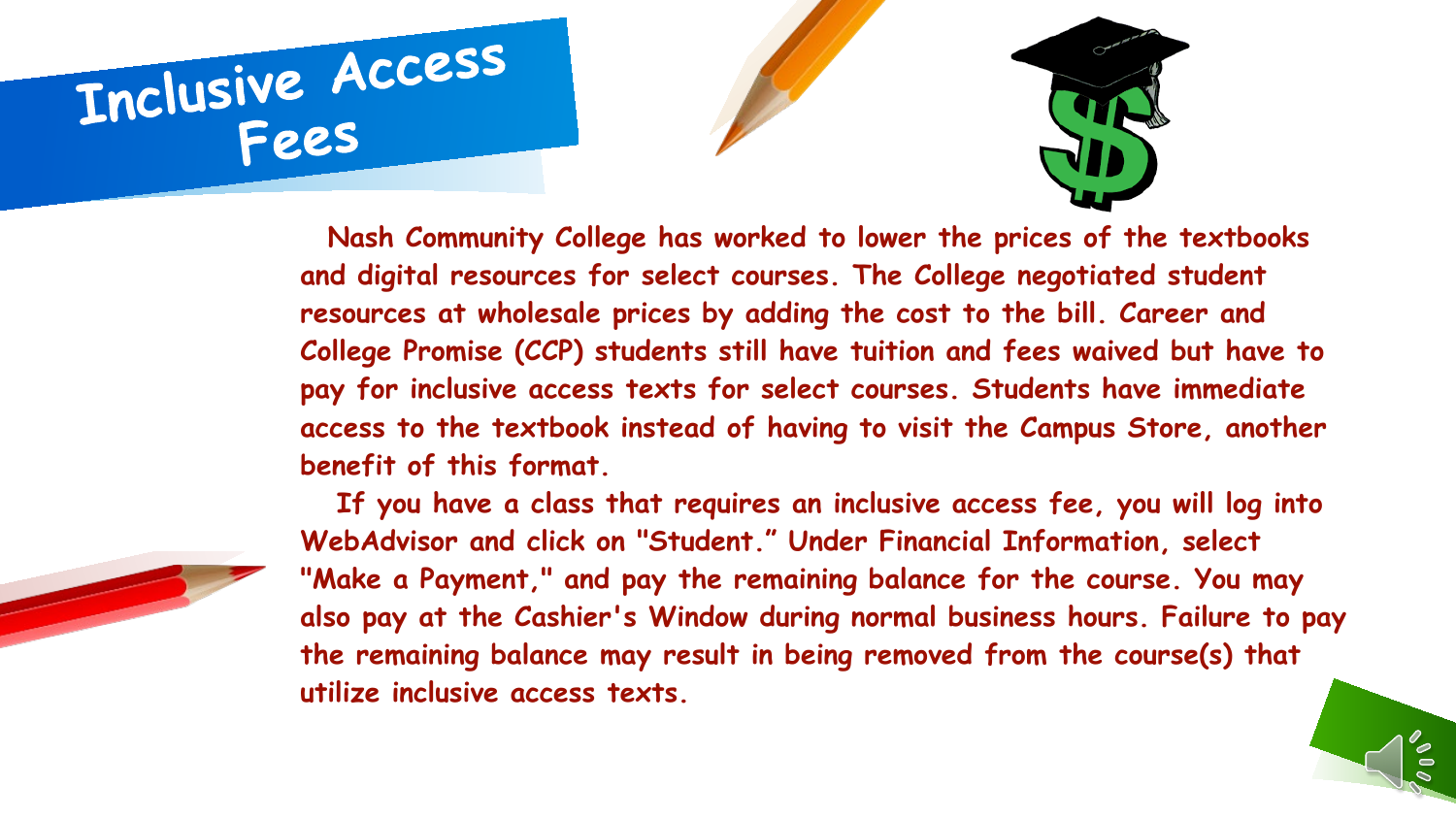**Complete Enrollment Verification Activity (EVA) for each online course by the census due date posted.**

 **Read your course syllabus to understand grading, late work policies, classroom and online etiquette, homework and other expectations. NCC does not send out progress reports / report cards. Check Moodle and WebAdvisor for grades. NCC maintains policies that advise students of rights, services, and procedures. Students are expected to be aware of them. The NCC catalogue is posted online or you may pick up a copy in Student Enrollment Services. Failure to complete a course successfully can impact future plans to take college courses. NCC and NCPS have guidelines for assigning grades and giving credit. These grades can affect your high school GPA and college GPA. Withdrawal from a course before completion can also affect your GPA. Ask your high school counselor for more information. If you attend another college and would like transfer credit for courses taken at NCC, you must request your transcript from NCC. See link: [https://www.nashcc.edu/campus](https://www.nashcc.edu/campus-life/graduation/ordering-transcripts)- [life/graduation/ordering](https://www.nashcc.edu/campus-life/graduation/ordering-transcripts)-transcripts.**



First Day of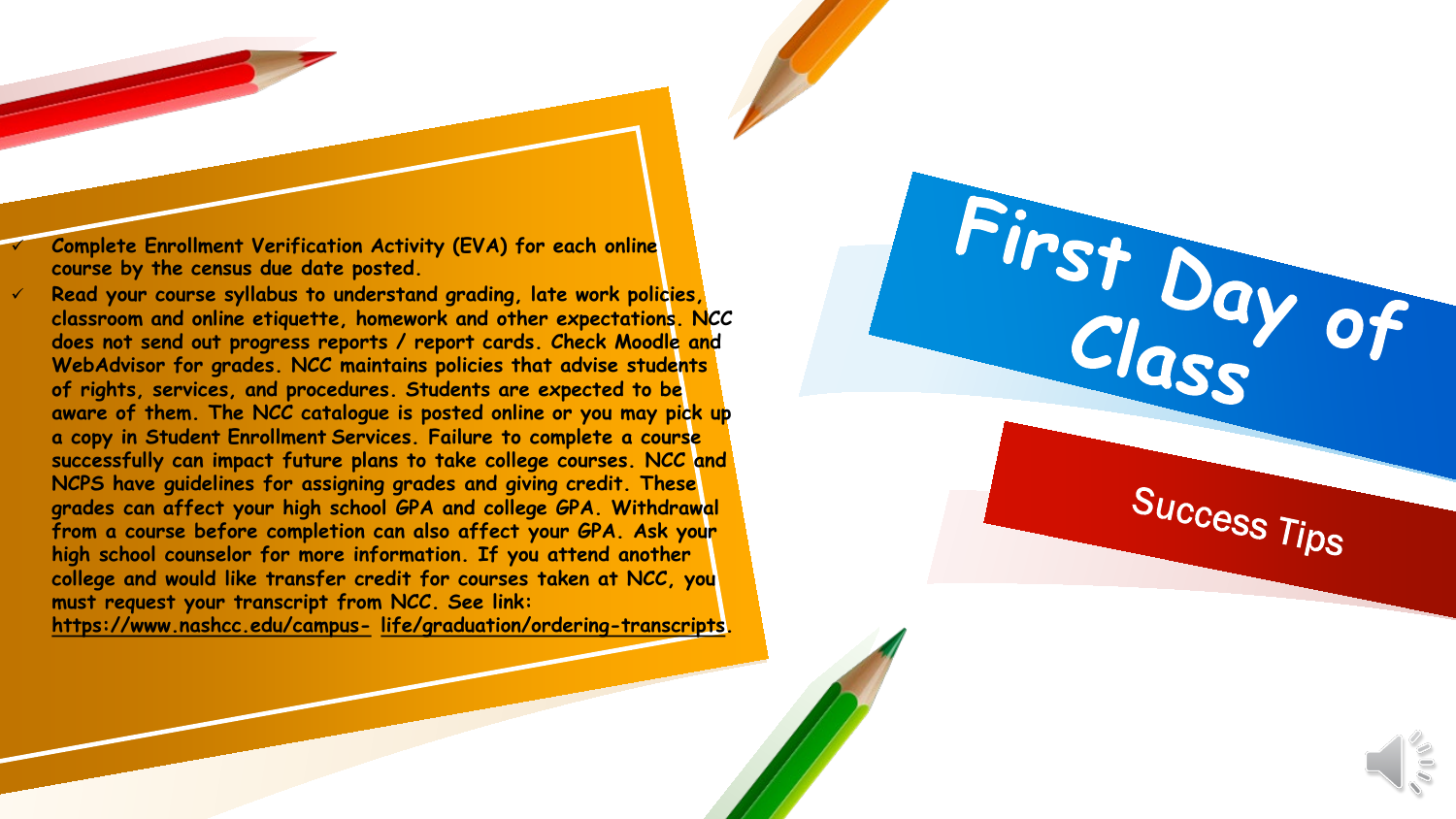# During Class<br>Success Tips

 **Remember, you are earning credits at your high school and at NCC. Grades can positively / negatively impact your transcripts in high school and college.**

Success

- **Spend at least 5 hours per week studying for face to face classes and 8 to 10 hours per week for online classes. Communicate with instructors regularly.**
- **Check your grades at least once weekly to determine your progress in classes. This can be done by accessing WebAdvisor or AVISO.**
- **Communicate regularly with your instructors. You must advocate for yourself in college.**
- **There are free tutoring services available. If needed, contact your career coach or instructor.**

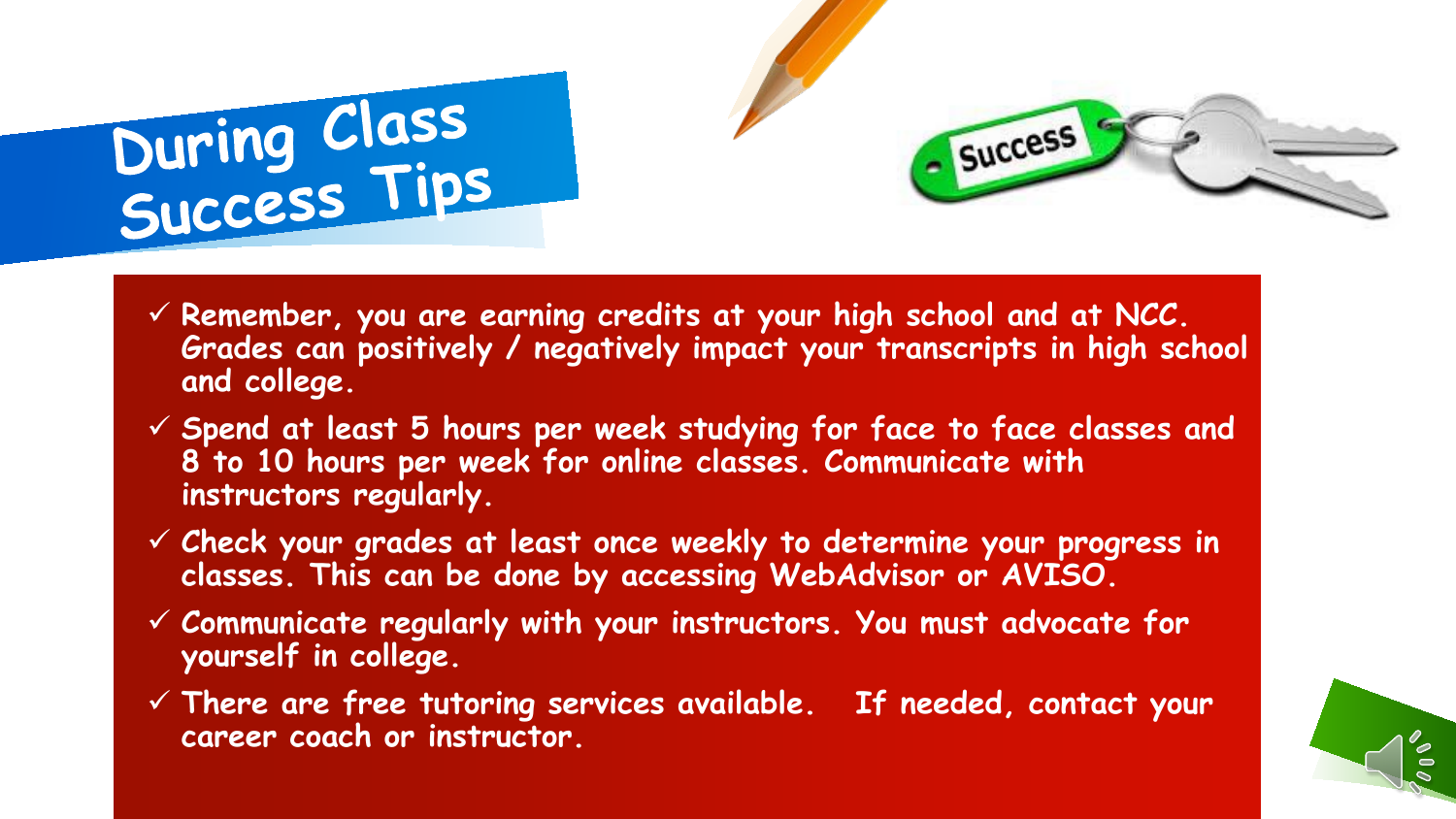



**All Nash Community College instructors are required to take attendance in faceto- face, online, and virtual classes. Failure to abide by the attendance policy will result in an administrative withdrawal from class. Unlike your high school classes where you are allowed to remain in the class with attendance issues, your attendance is college is mandatory in order to remain on the roster. This means you will be withdrawn from your class when you violate the NCC Attendance Policy. Please read the attendance policy requirements below to assure you understand your role as a student.**

 **Face-to-Face Classes: You must be physically present at least once within the first 10% of the course in order to remain in the class. After the 10% point, you are required to attend class and submit assignments by the assigned due dates. Online and Virtual Classes: You must submit the Enrollment Verification Activity (EVA) on or before the 10% point of the online class. After the 10% point, you are required to submit assignments by the assigned due dates or work in Moodle. Routinely there are also assignments in approved third-party software. Online and virtual classes require discussion board or forum participation. Simply logging into Moodle or an approved third-part software does not count as attendance.**

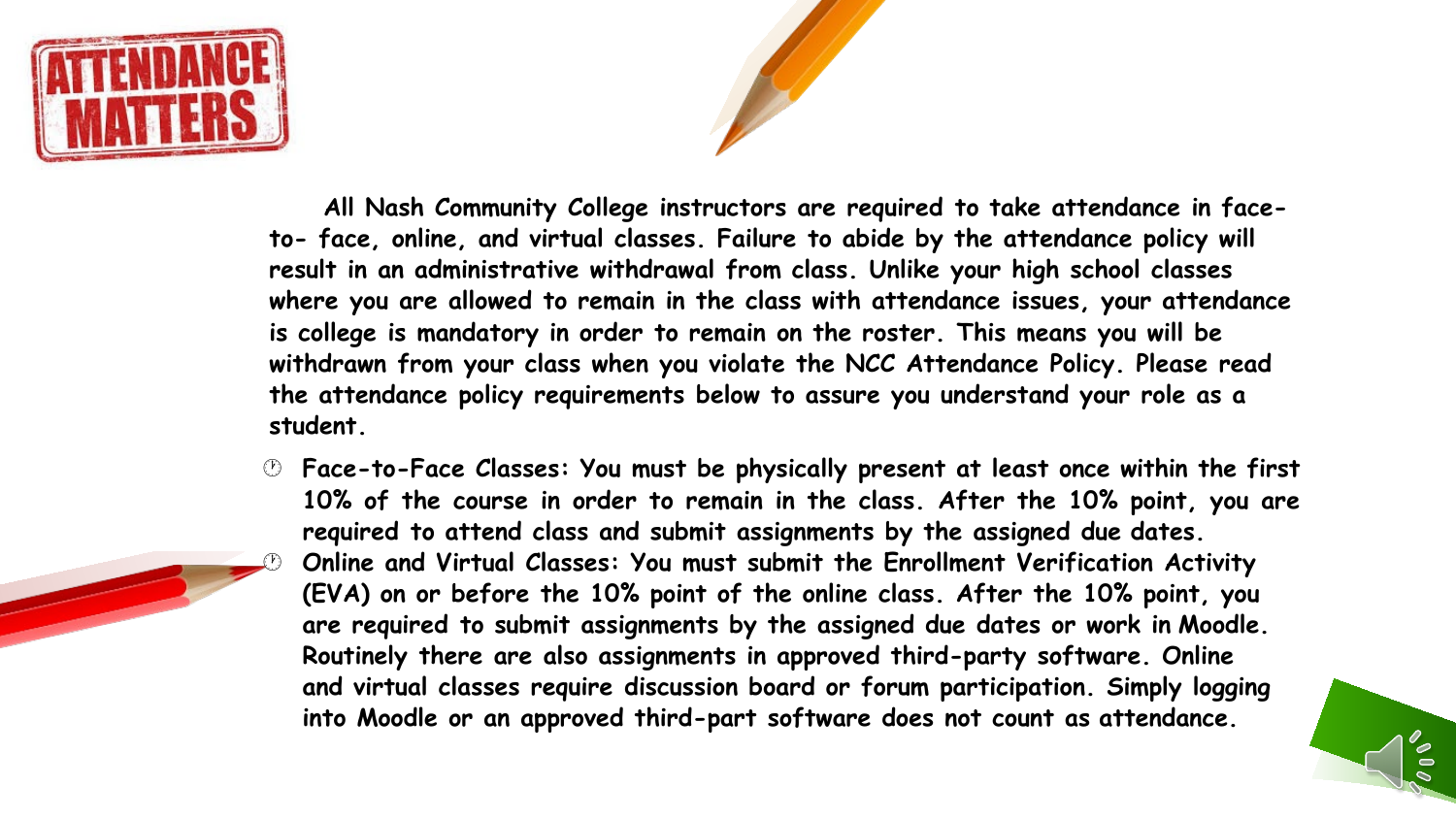#### **COLLEGES DO NOT LOOK FAVORABLY ON WITHDRAWALS, SO PLEASE MAKE SURE YOU ARE WILLING TO COMMIT THE NECESSARY TIME TO EACH CLASS YOU REGISTER TO TAKE.**

**It is imperative that you check your Nash Community College e-mail account daily as instructors and career coaches send alerts if you are in**  violation of the Attendance Policy. If you decide you would like to withdraw **from a class for a reason other than attendance, you will need to receive approval from your high school counselor before contacting your career coach. Your counselor will assign you to another class at the high school.**  If you are withdrawn from your class, you will receive a "W" on your college **transcript and a "WF" on your high school transcript. You may also be**  denied taking CCP courses moving forward, depending on the circumstances of your withdrawal. The main takeaway is to make sure you are devoting time to your classes, submitting work ahead of due dates, and keeping **consistent contact with your instructors.**

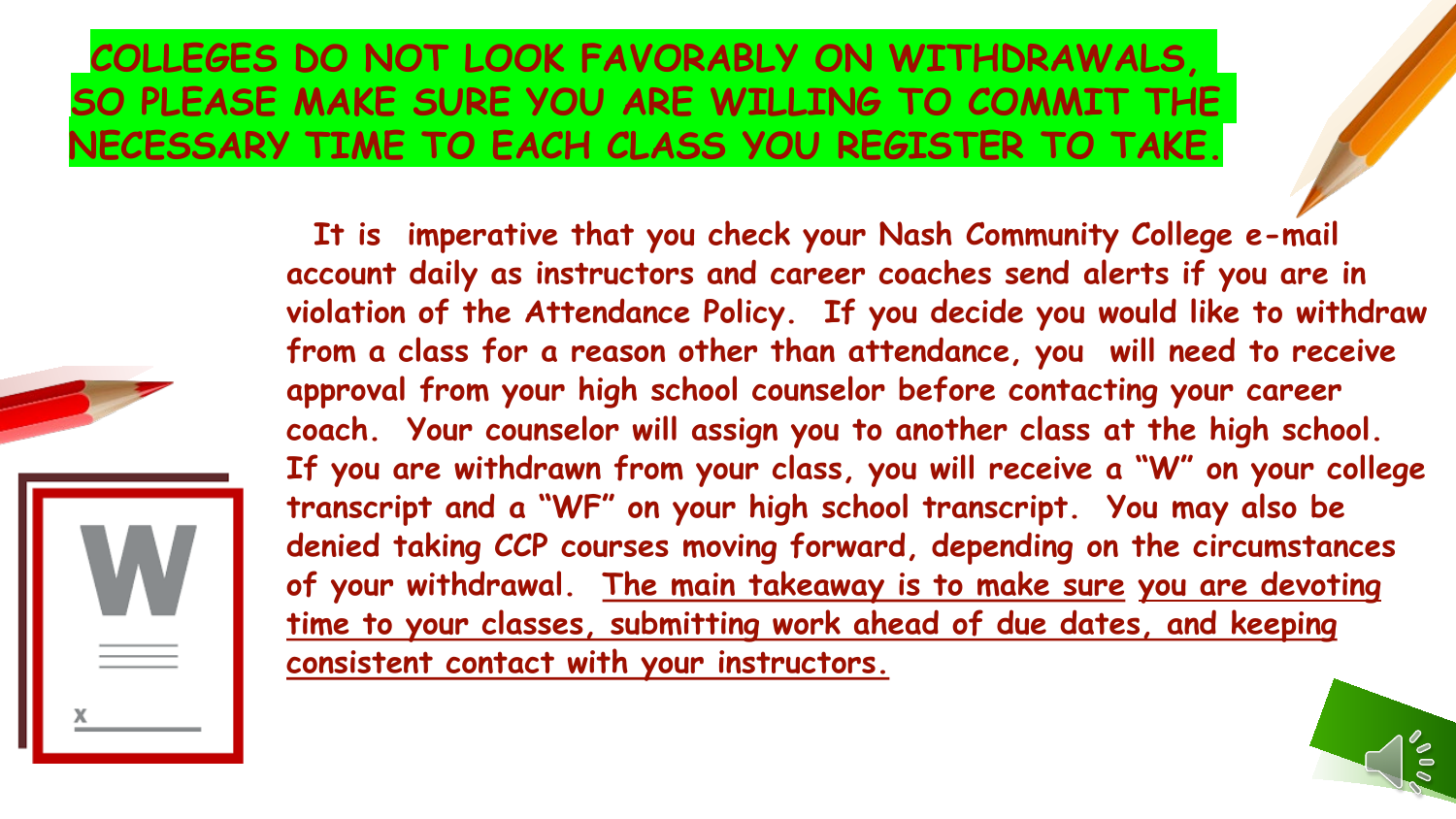

**Students at Nash Community College are expected to conduct themselves as responsible adults in accordance with generally accepted standards of morality and decency at all times. The Conduct Code is printed in the NCC catalog and the NCC Student Calendar. A violation of any of the listed behaviors will warrant immediate disciplinary action and may result in suspension from the College. Eating, drinking, and use of tobacco products are prohibited in the classrooms and are limited to designated areas of clinical facilities and the college. Chewing gum or use of tobacco products is not permitted while in the clinical setting. Students are expected to leave classrooms and labs clean and in order.**

**Students are expected to work with all other students, regardless of personal preferences, gender, race, creed, or national origin. Students should demonstrate respect for instructors and peers during class discussions and lab exercises. Comments and contributions to class discussions should be brief and pertinent to the discussion. Lengthy descriptions of personal and family situations are not appropriate in the classroom setting.**

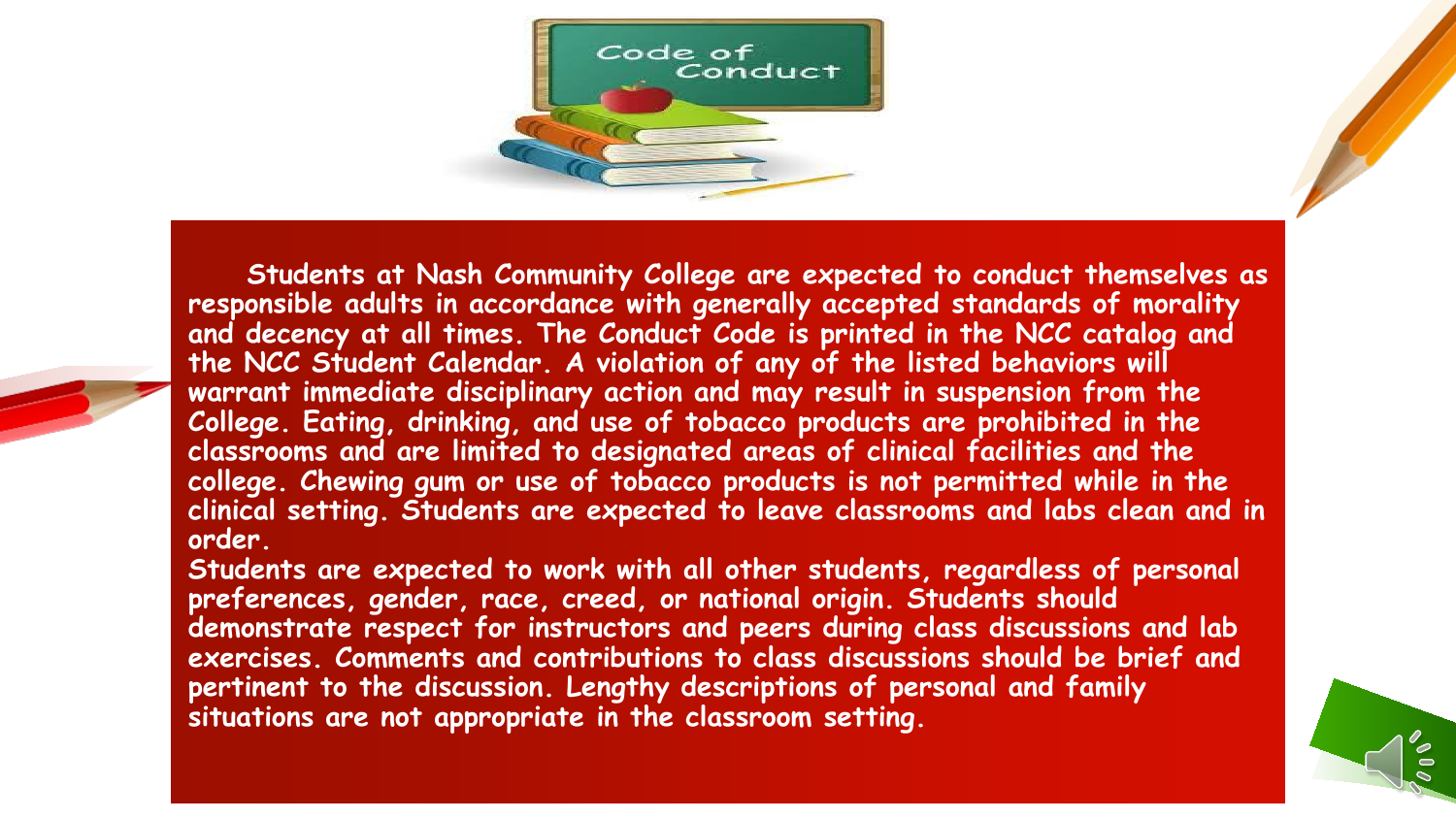



**Nash Community College upholds the integrity of the academic process.**

**Academic dishonesty undermines that integrity. Academic dishonesty includes cheating and plagiarism. Cheating is an attempt to use unethical or dishonest means to perform work for a course. These may include, but are not limited to, copying the work of others, bringing unapproved sources of information during tests or other work ("cheat sheets," the use of information stored on electronic devices, the use of others' work on out of class assignments, etc.), and any other covert means to complete work without the approval of the instructor. Cheating encompasses both those giving and receiving aid. Plagiarism is the undocumented use of information or the work of others presented as one's own. Nash Community College**  recognizes two types of plagiarism - accidental plagiarism and deliberate plagiarism.<br>Accidental plagiarism occurs when a student attempts to cite their sources, but does so **improperly or incompletely. Nash Community College treats accidental plagiarism as poor work, and it will be graded as such. Deliberate plagiarism occurs when a student copies the work of others or purposefully uses information from sources with no attempt to document it and presents it as their own.**

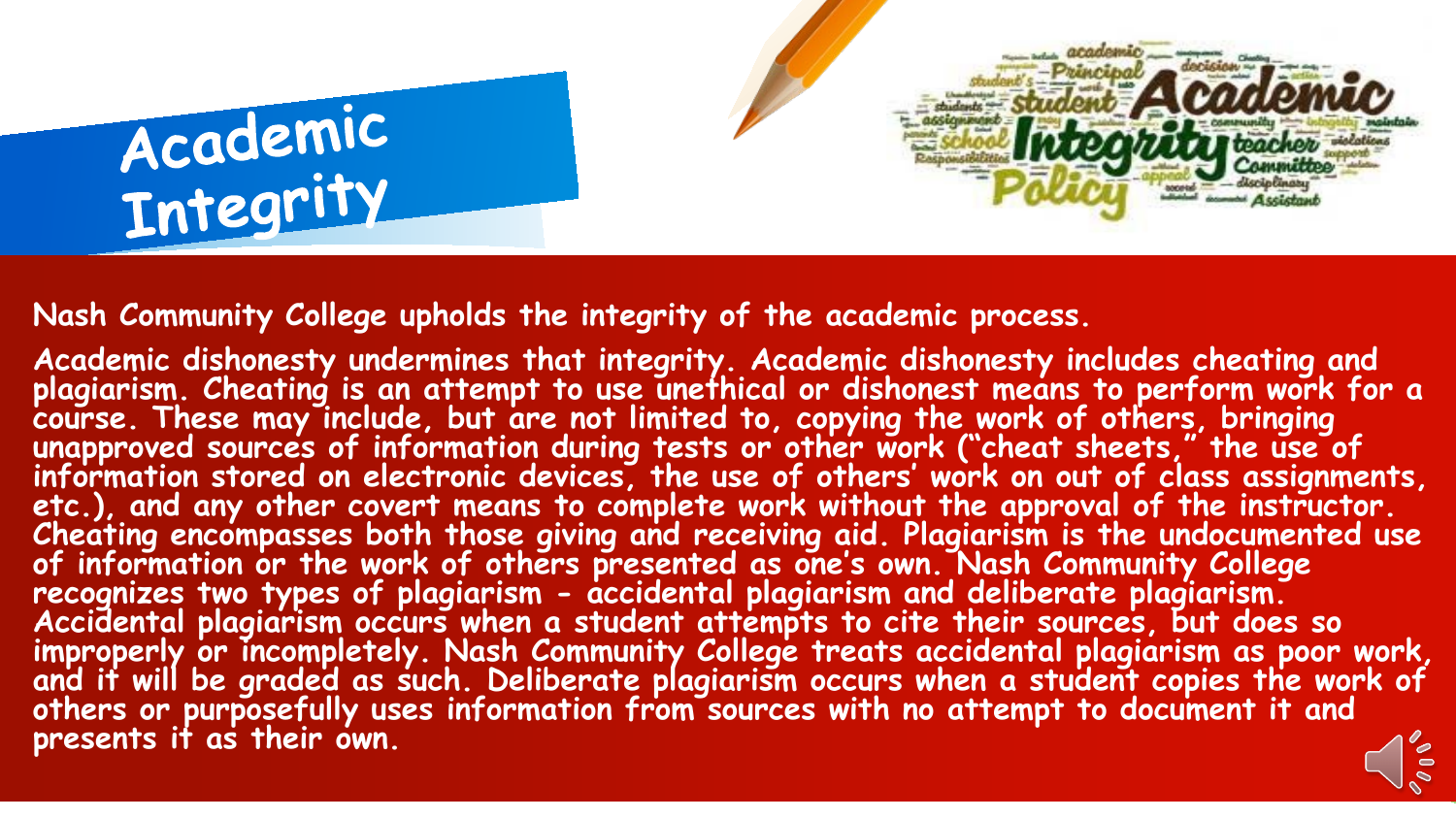**Nash Community College treats deliberate plagiarism as academic dishonesty. Academic dishonesty is dealt with as follows:**

**For a first offense within a course, the student will receive a zero for the work in question. The student will be counseled by the instructor. An Academic Dishonesty Report form will be forwarded to the Vice President for Curriculum and Chief Program Officer and maintained on file.**

**For a second offense within a course, the student will receive an F for the course. An Academic Dishonesty Report form will be forwarded to the Vice President for Curriculum and Chief Program Officer and maintained on file.**

**Repeated offenses may lead to the recommendation of additional actions and penalties, including suspension or expulsion from the College in accordance with the Student Dismissal, Suspension, or Expulsion Authority procedure.**

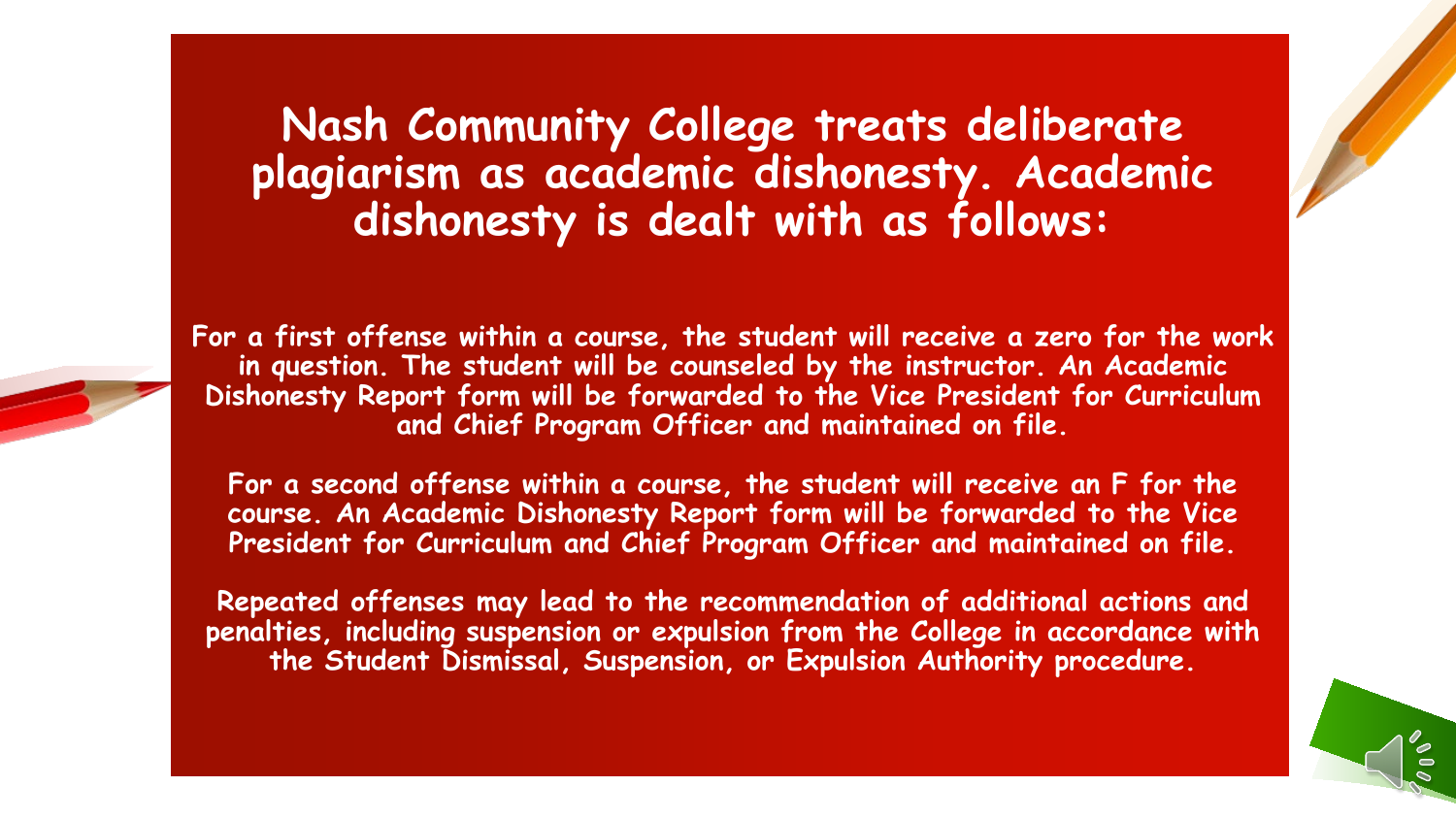**FEDERAL LAW: FERPA is a federal law. Under this law, instructors and college personnel cannot give out a student's academic records, accommodations and disabilities to anyone other than the student, including the student's parents. If a student wishes to have his/her parents receive information and be able to communicate with the college about his/her grades, etc., a FERPA form must be completed. These are found at WebAdvisor.** 



Know your student's<br>rights under the **Federal Family Education Rights** and Privacy Act

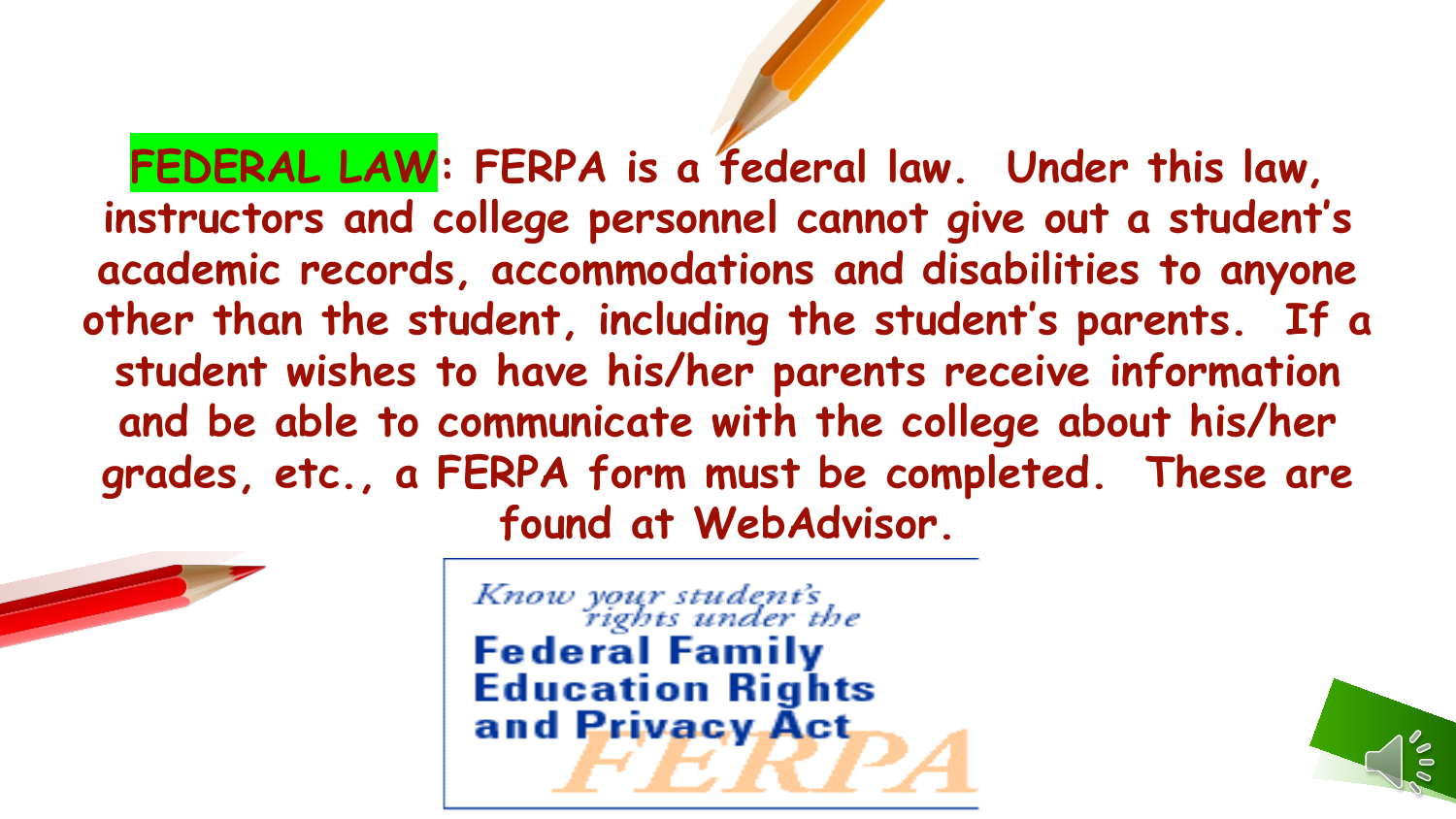





**Nash Community College is committed to lifelong success of its students. The Blue Love Scholars Program is aimed at helping individuals with their educational journey. This program is an effort to help students with the continued increases in college expenses. Applicants could qualify for up to two years of in-state tuition assistance.** 

**Interested students should meet with their high school counselor or home school principal to identify and establish a College Transfer or Career and Technical Education Pathway. Counselors should work with students to submit their NCC application.**

**The Blue Love Scholars Program is specifically designed to help qualifying high school graduates with tuition assistance. Funding for the Blue Love Scholars Program is contingent on all source of student funds available including state and federal aid, NCC scholarships and other NCC funds. Funding will be awarded in the above order.**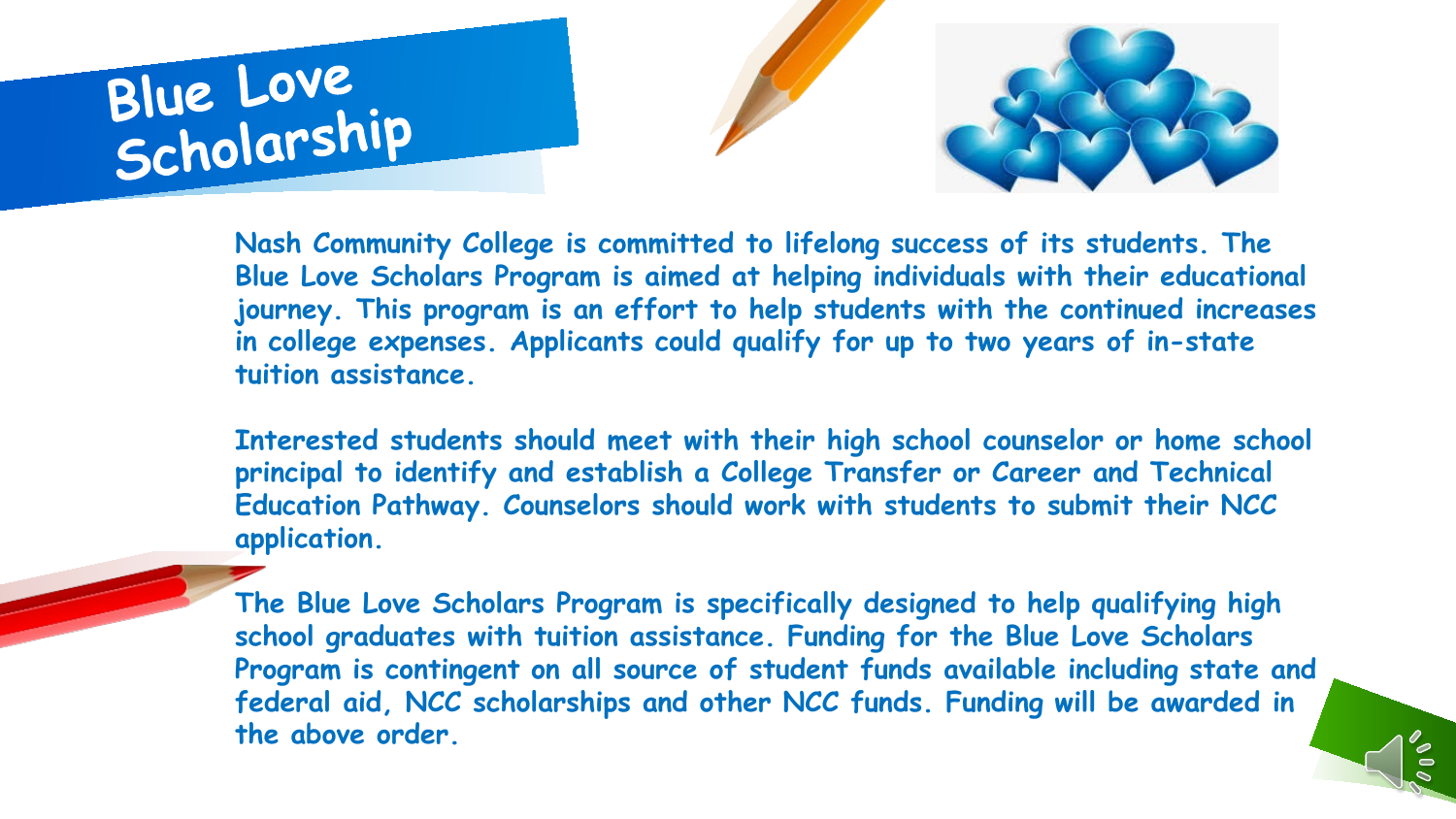



**Nash Community College has partnerships with many local colleges and universities, including North Carolina Wesleyan College, East Carolina University, UNC-Wilmington, and North Carolina State University. Two of our most popular programs are NCSU C3 and ECU Pirate Promise.**

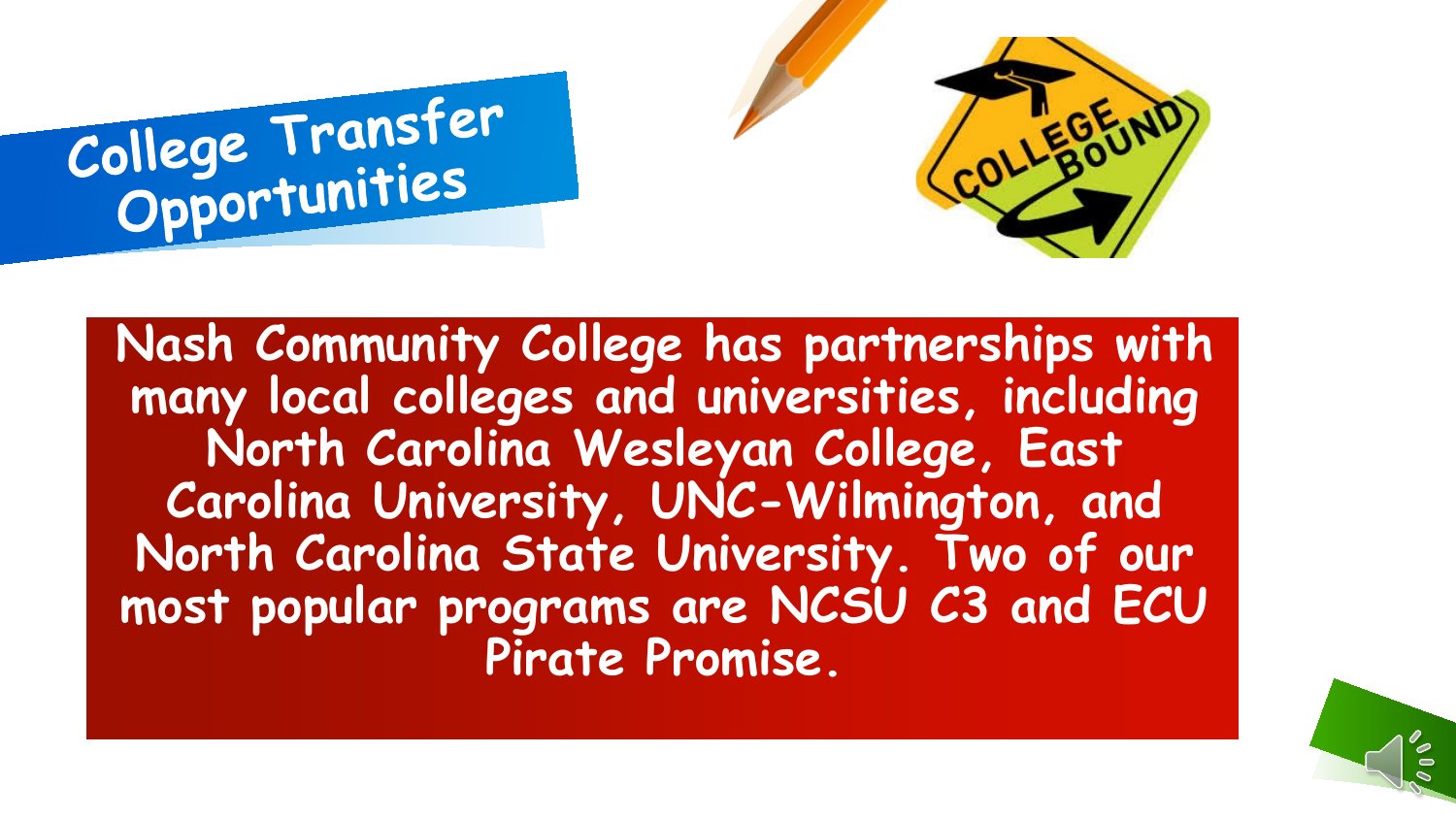**College requires hard work and organization. Your attendance is mandatory, and work must be submitted on time. However, there are**  lots of support structures in place to help you **succeed. Your career coach can guide you to appropriate resources, so stay in constant contact with him or her. Congratulations on taking a big step towards building a successful future! CCP….Be All You Can Be!** 



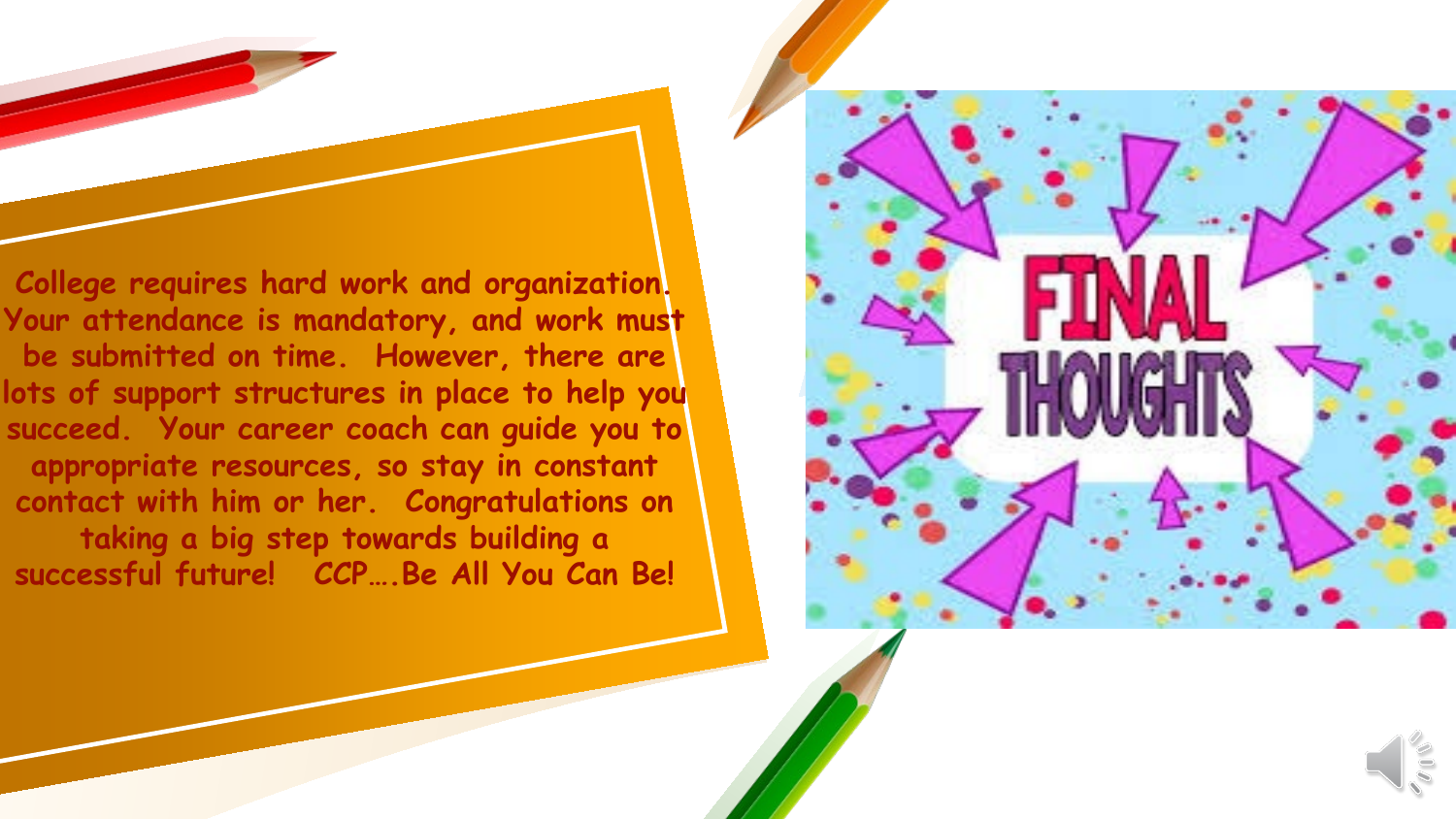

**Dr. Mindi Outlaw Collins Director, CCP**



**mocollins197@nashcc.edu**



**Mrs. Trevor Lane Career Coach**

**CITI High School and Rocky Mount High** 

**ttlane098@nashcc.edu**



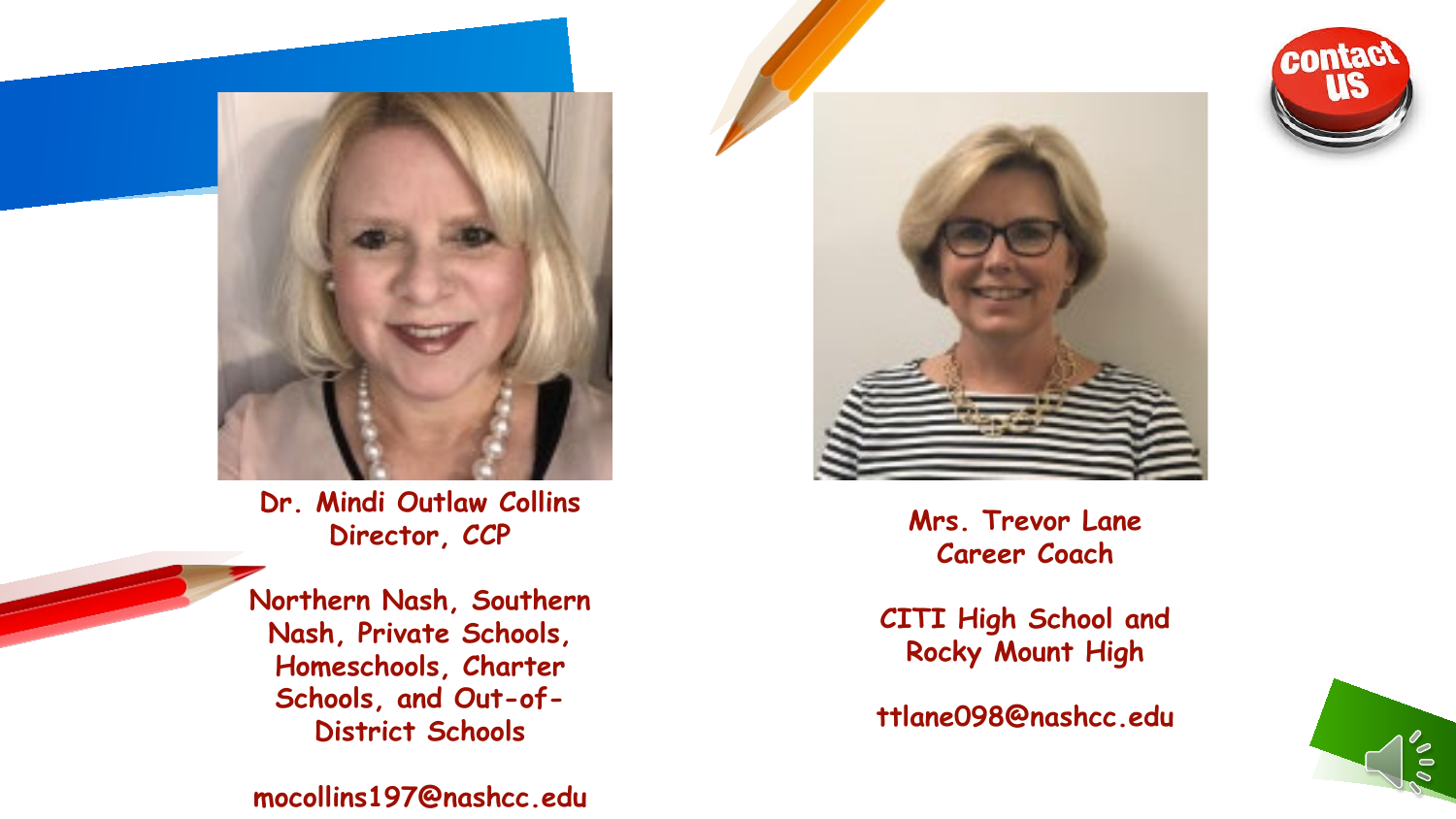



**Mrs. Annette Walker Career Coach**

**Nash Central**

**adwalker528@nashcc.edu**

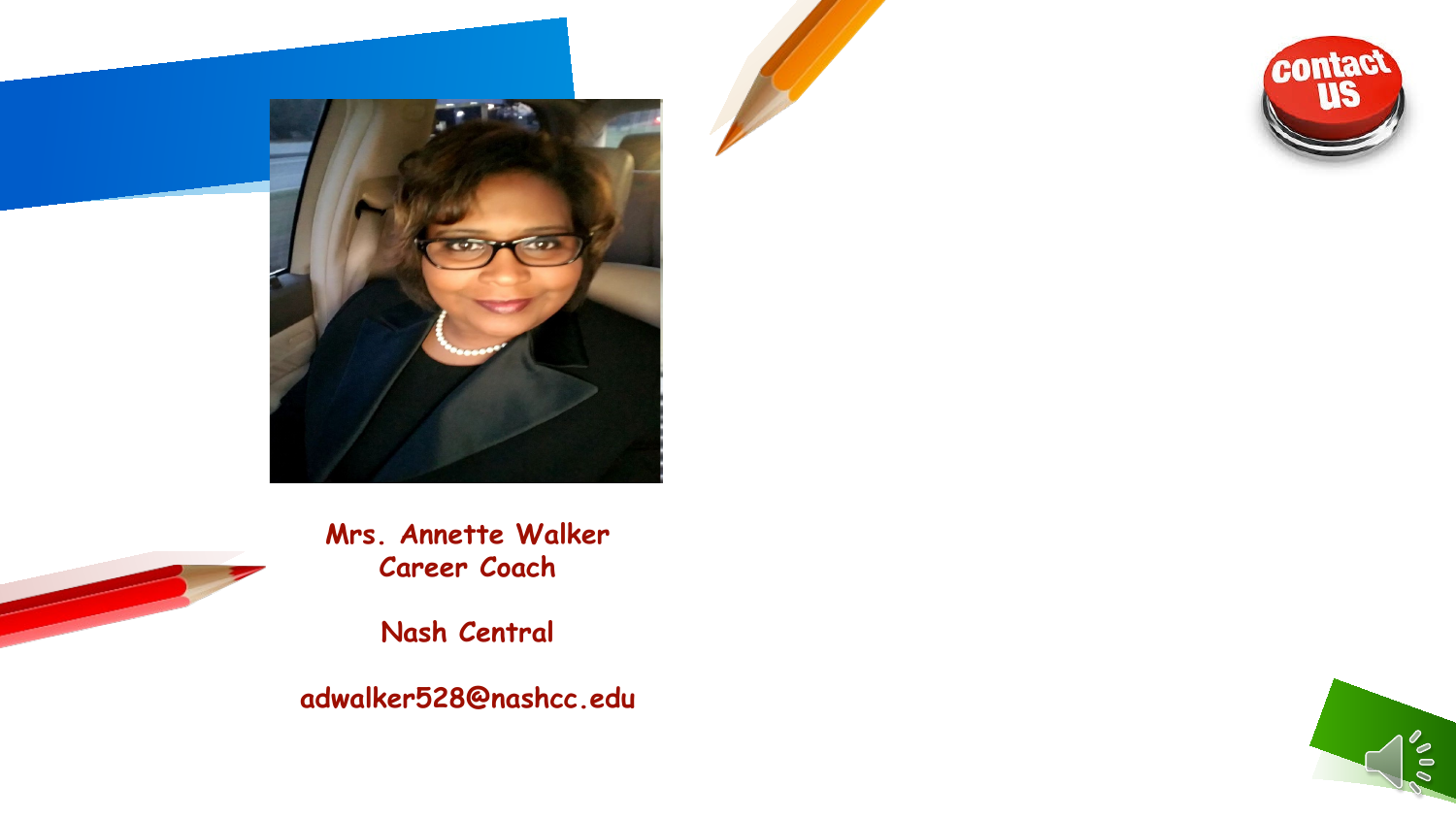**Thank you for coming! We believe in you! Work hard, don't give up, and success will find you!**

**The CCP Team is here if you need some support. E-mail, call, or set up a meeting of sorts.** 

**Oh, the places you'll go being all you can be! We are so happy you have enrolled in CCP!**